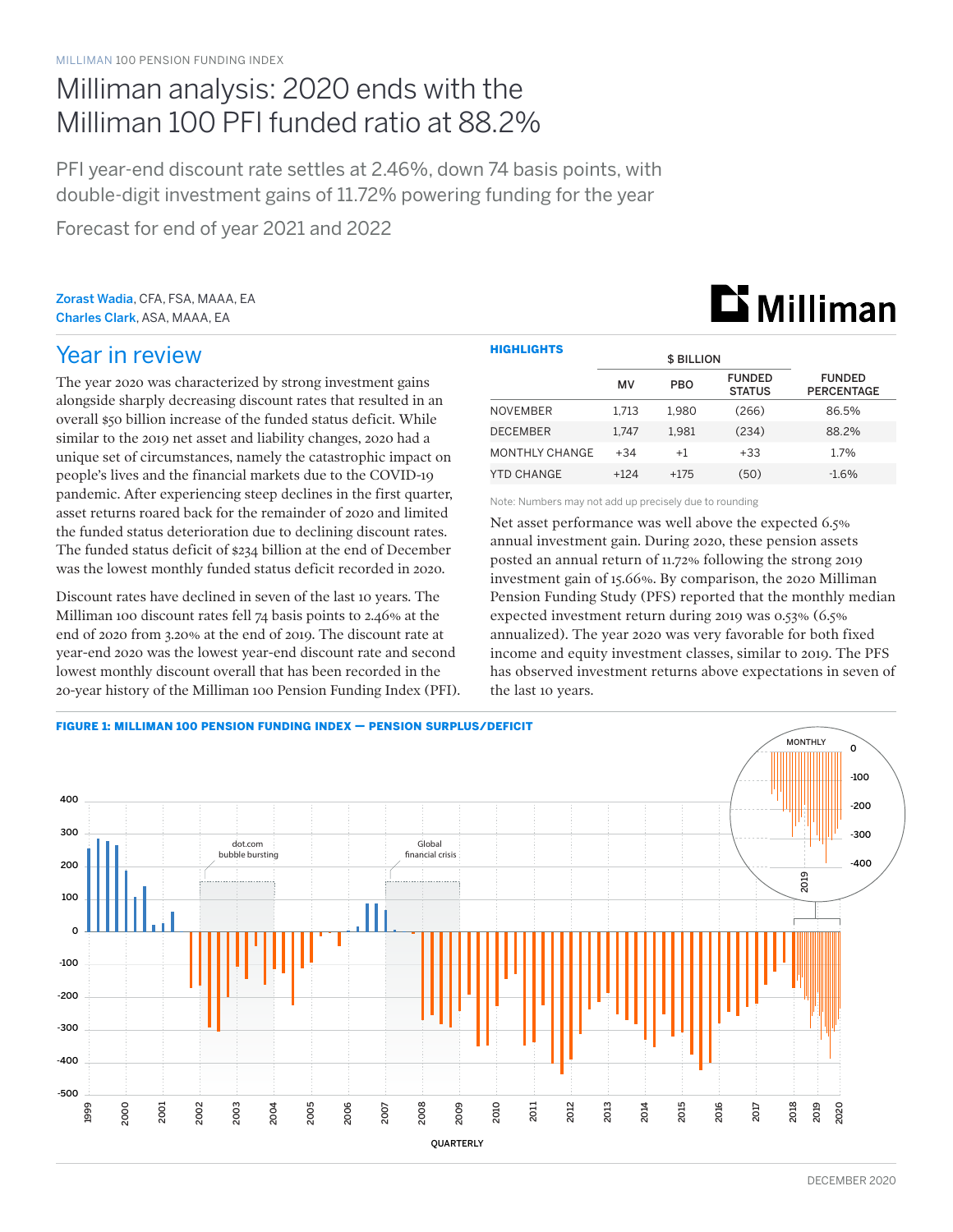

### FIGURE 2: MILLIMAN 100 PENSION FUNDING INDEX — PENSION FUNDED RATIO

With the year-over-year \$50 billion funded status deterioration noted above, the year-end 2020 funded ratio declined to 88.2% from 89.8% at the end of 2019. While plan assets were up nearly \$125 billion for the year, plan liabilities increased \$175 billion due to the aforementioned declining interest rates.

The projected asset and liability figures presented in this analysis will be adjusted as part of Milliman's annual 2021 PFS, including summarizing and reporting the most recent plan sponsor Securities and Exchange Commission financials. The 2021 PFS will also reflect reported pension settlement and annuity purchase activities that occurred during 2020. De-risking transactions generally result in reductions in pension funded status because the assets paid to the participants or assumed by the insurance companies as part of the risk transfer are larger than the corresponding liabilities that are extinguished from the balance sheets. To offset this decrease effect, many companies engaging in de-risking transactions make additional cash contributions to their pension plans to improve the plan's funded status.

During 2020, the cumulative investment return was 11.72% while the cumulative liability return (e.g., the projected benefit obligation [PBO] increase) was 13.73%. The \$50 billion funded status drop during 2020 resulted in a year-end funded status deficit of \$234 billion.

Taking a closer look by quarter, 2020 was off to a disastrous start as the investment return for the Milliman 100 plans began with a loss, at -5.84% in the first quarter. The funded status deficit worsened from \$184 billion at the beginning of the year to \$243 billion by end of March 2020. The resulting funded ratio was 86.2% as of March 31, 2020. Positive investment experience ensued during the second quarter of 2020, but the funded status further declined as discount rates continued their descent.

The funded ratio fell to 83.5% as of June 30 in spite of the financial market rebound of the second quarter. The lowest discount rate ever recorded in the 20-year history of the Milliman 100 PFS of 2.26% occurred at the end of July. Despite this, the funded status deficit improved by \$14 billion during the third quarter based on a continuation of positive investment returns and as discount rates inched upward from their nadir. The funded ratio stood at 84.4% as of September 30. The fourth quarter of 2020 was by far the best quarter for pensions as assets posted above average returns and further discount rate drops were limited. December's \$34 billion increase in market value brings the Milliman 100 PFI asset value to \$1.747 trillion at year-end 2020. The Milliman 100 PFI liability value increased to \$1.981 trillion at the end of December 2020. The funded ratio climbed to 88.2% by the end of the year, although behind where it started the year at 89.8%.

Pension plan accounting information disclosed in the footnotes of the Milliman 100 companies' annual reports for the 2020 fiscal year is expected to be available during the first quarter of 2021 as part of the 2021 Milliman PFS. We expect to publish our comprehensive recap in April 2021 as part of it.

### 2021-2022 projections

If the Milliman 100 PFI companies were to achieve the expected 6.5% median asset return (as per the 2020 PFS) and if the current discount rate of 2.46% were maintained during 2021 and 2022, we forecast that the funded status of the surveyed plans would increase. This would result in a projected pension deficit of \$152 billion (funded ratio of 92.2%) by the end of 2021 and a projected pension deficit of \$67 billion (funded ratio of 96.5%) by the end of 2022. For purposes of this forecast, we have assumed 2021 and 2022 aggregate annual contributions of \$50 billion.

Under an optimistic forecast with rising interest rates (reaching 3.06% by the end of 2021 and 3.66% by the end of 2022) and asset gains (10.5% annual returns), the funded ratio would climb to 104% by the end of 2021 and 123% by the end of 2022. Under a pessimistic forecast with similar interest rate and asset movements (1.86% discount rate at the end of 2021 and 1.26% by the end of 2022 and 2.5% annual returns), the funded ratio would decline to 81% by the end of 2021 and 75% by the end of 2022.